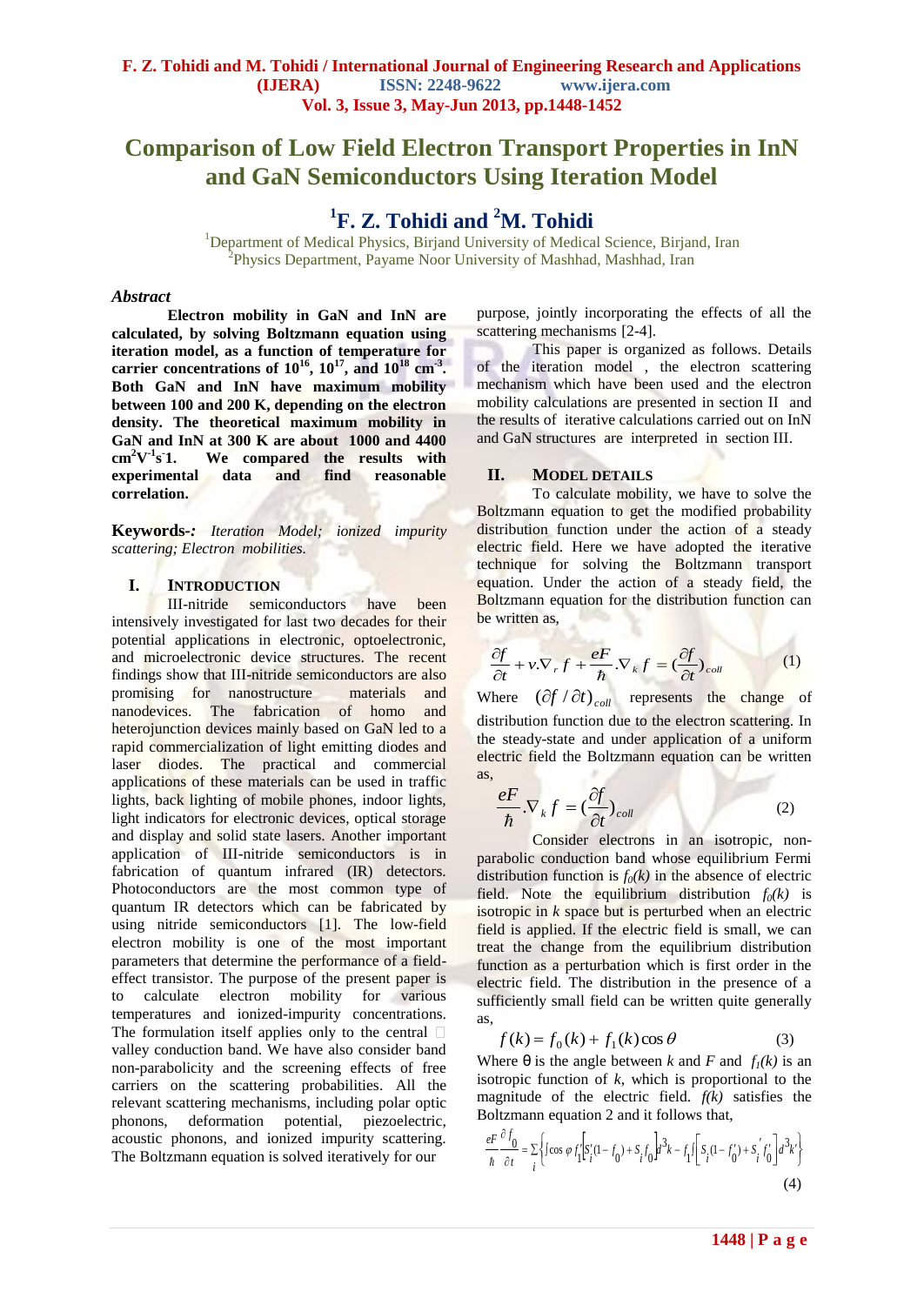In general there will be both elastic and inelastic scattering

processes. For example impurity scattering is elastic and acoustic and piezoelectric scattering are elastic to a good approximation at room temperature. However, polar and non-polar optical phonon scattering are inelastic. Labeling the elastic and inelastic scattering rates with subscripts *el* and *inel*  respectively and recognizing that, for any process *i*,  $s_{\text{eli}}(k^{\prime}, k) = s_{\text{eli}}(k, k^{\prime})$  equation 4 can be written as,

$$
f_1(k) = \frac{-eF}{\hbar} \frac{\partial f_0}{\partial k} + \sum \int f_1' \cos \phi \left[ S'_{inel}(1 - f_0) + S_{inel} f_0 \right] d^3 k'}{\sum \int (1 - \cos \phi) S_{el} d^3 k' + \sum \int [S_{inel}(1 - f_0) + S'_{inel} f_0'] d^3 k'} \tag{5}
$$

Note the first term in the denominator is simply the momentum relaxation rate for elastic scattering. Equation 5 may be solved iteratively by the relation,

$$
f_{1n}(k) = \frac{-eF}{\sum_{n=0}^{n} \frac{\partial f_0}{\partial k} + \sum_{n=0}^{n} \int f_1' \cos\phi \left[ n - 1 \right] \left[ S'_{\text{inel}}(1 - f_0) + S_{\text{inel}} f_0 \right] d^3 k'}{\sum_{n=0}^{n} \int (1 - \cos\phi) S_{el} d^3 k' + \sum_{n=0}^{n} \int (S_{\text{inel}}(1 - f_0) + S'_{\text{inel}} f_0') d^3 k'} \tag{6}
$$

where  $f_{1n}(k)$  is the perturbation to the distribution function after the *n*-th iteration. It is interesting to note that if the initial distribution is chosen to be the equilibrium distribution, for which  $f_1(k)$  is equal to zero, we get the relaxation time approximation result after the first iteration. We have found that convergence can normally be achieved after only a few iterations for small electric fields. Once  $f_1(k)$ has been evaluated to the required accuracy, it is possible to calculate quantities such as the drift mobility  $\Box$ , which is given in terms of spherical coordinates by,

$$
\mu = \frac{\hbar}{3m^*F} \int_{0}^{\infty} \frac{k^3}{(k^3 + 1 + 2\alpha F)f_1 d^3k}
$$
(7)

Here, we have calculated low field drift mobility in GAN and InN structures using the iterative technique. In the following sections electron-phonon and electron-impurity scattering mechanisms will be discussed.

## **Deformation potential scattering**

The acoustic modes modulate the inter atomic spacing. Consequently, the position of the conduction and valence band edges and the energy band gap will vary with position because of the sensitivity of the band structure to the lattice spacing. The energy change of a band edge due to this mechanism is defined by a deformation potential and the resultant scattering of carriers is called

deformation potential scattering. The energy range involved in the case of scattering by acoustic phonons is from zero to  $2\nu k\hbar$ , where v is the velocity of sound, since momentum conservation restricts the change of phonon wave vector to between zero and  $2k$ , where  $k$  is the electron wave vector. Typically, the average value of k is of the order of  $10^7$  cm<sup>-1</sup> and the velocity of sound in the medium is of order  $10^5$  cms<sup>-1</sup>. Hence,  $2vk\hbar \sim 1$ meV, which is small compared to the thermal energy at room temperature. Therefore, the deformation potential scattering by acoustic modes can be considered as an elastic process except at very low temperature. The deformation potential scattering rate with either phonon emission or absorption for an electron of energy  $E$  in a non-parabolic band is given by Fermi's golden rule as [2-5],

$$
R_{de} = \frac{\sqrt{2}D^2{}_{ac}(m_t^{*2}m_t^{*})^{1/2}K_B T}{\pi \rho v^2 \hbar^4} \frac{\sqrt{E(1+\alpha E)}}{E(1+2\alpha E)} \tag{8}
$$
  

$$
\left[ (1+\alpha E)^2 + 1/3(\alpha E)^2 \right]
$$

Where  $D_{ac}$  is the acoustic deformation potential,  $\rho$  is the material density and  $\alpha$  is the non-parabolicity coefficient. The formula clearly shows that the acoustic scattering increases with temperature.

### **Piezoelectric scattering**

The second type of electron scattering by acoustic modes occurs when the displacements of the atoms create an electric field through the piezoelectric effect. The piezoelectric scattering rate for an electron of energy *E* in an isotropic, parabolic band has been discussed by Ridley [4].

The expression for the scattering rate of an electron in a non-parabolic band structure retaining only the important terms can be written as [2-6]:

$$
R_{pz}(k) = \frac{e^2 K_B T K_{av}^2 \sqrt{m^*}}{2\sqrt{2}\pi \hbar^2 \varepsilon_s} \gamma^{-1/2} (1 + 2\alpha \varepsilon)
$$

$$
\left[ (1 + \alpha \varepsilon)^2 + \frac{1}{3} (\alpha \varepsilon)^2 \right] \tag{9}
$$

Where  $\varepsilon$ <sub>s</sub> is the relative dielectric constant of the material and  $K_{av}$  is the dimensionless so called average electromechanical coupling constant.

#### **Polar optical phonon scattering**

The dipolar electric field arising from the opposite displacement of the negatively and positively charged atoms provides a coupling between the electrons and the lattice which results in electron scattering. This type of scattering is called polar optical phonon scattering and at room temperature is generally the most important scattering mechanism for electrons in III-V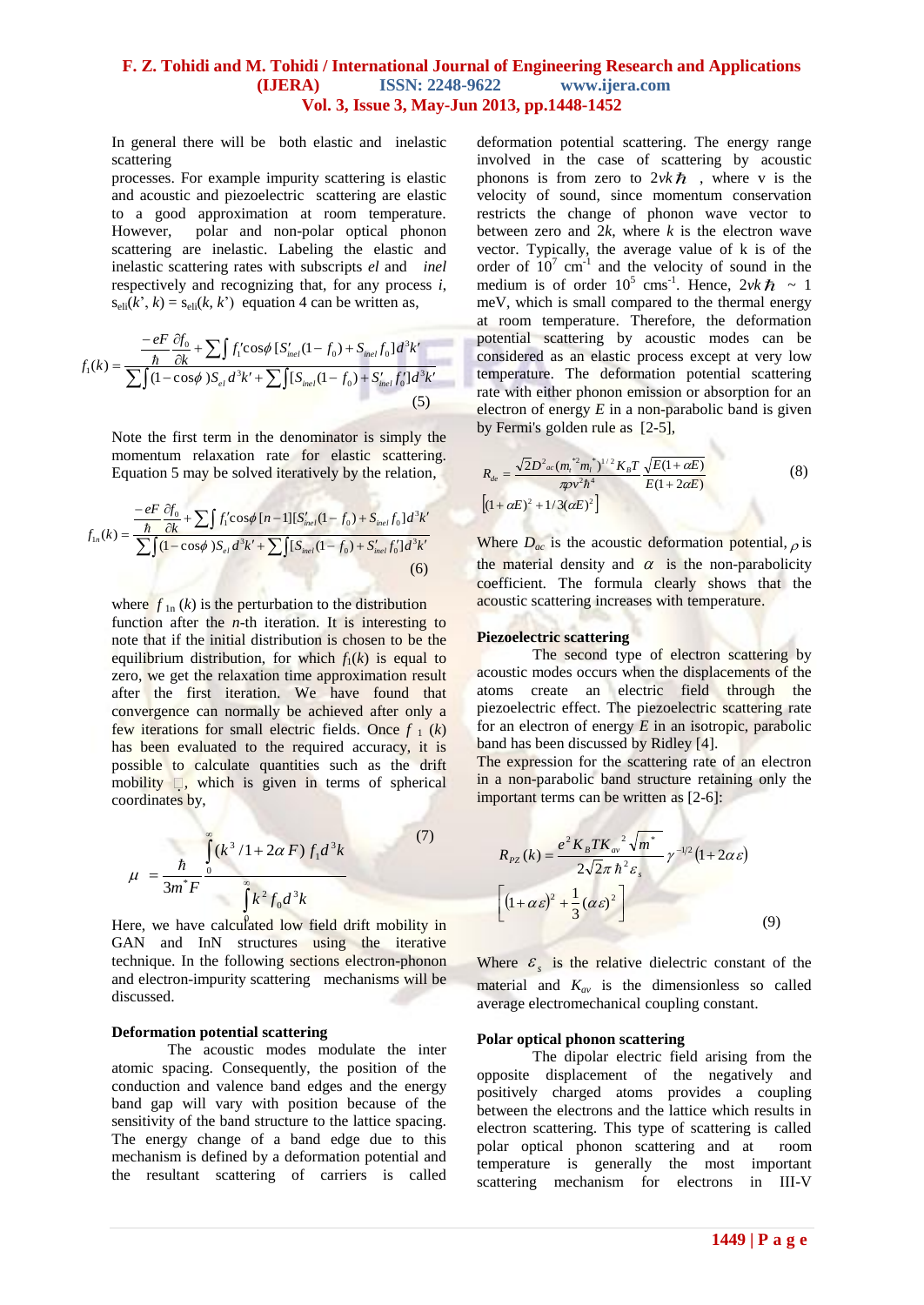semiconductors, and this is also the case in GaN and InN despite the fact that the optical phonon energy is particularly high at  $\sim 93$  meV which suppresses the phonon population and also electrons must reach that energy before phonon emission is possible. The scattering rate due to this process for an electron of energy *E* in an isotropic, non-parabolic band is [2-6],

$$
R_{p_O}(\vec{k}) = \frac{e^2 \sqrt{2m^*} \omega_{p_O}}{8\pi \varepsilon \hbar} \left(\frac{1}{\varepsilon_{\infty}} - \frac{1}{\varepsilon_{\infty}}\right) \frac{(1 + 2\alpha E)}{\sqrt{\gamma(E)}}
$$
  
\n
$$
F_{p_O}(E, E') \{N_{op}, N_{op} + 1\}
$$
 (11)

Where  $E = E^{\perp}$ hw<sub>po</sub> is the final state energy phonon absorption (upper case) and emission (lower case) and *Nop* is the phonon occupation number and the upper and lower cases refer to absorption and emission, respectively. For small electric fields, the phonon population will be very close to equilibrium so that the average number of phonons is given by the Bose- Einstein distribution.

## **Impurity scattering**

This scattering process arises as a result of the presence of impurities in a semiconductor. The substitution of an impurity atom on a lattice site will perturb the periodic crystal potential and result in scattering of an electron. Since the mass of the impurity greatly exceeds that of an electron and the impurity is bonded to neighboring atoms, this scattering is very close to being elastic. Ionized impurity scattering is dominant at low temperatures because, as the thermal velocity of the electrons decreases, the effect of long-range Coulombic interactions on their motion is increased. The electron scattering by ionized impurity centres has been discussed by Brooks Herring [5] who included the modification of the Coulomb potential due to free carrier screening. The screened Coulomb potential is written as,

$$
V(r) = \frac{e^2}{4\pi \varepsilon_0 \varepsilon_s} \frac{\exp(-q_0 r)}{r}
$$
 (12)

Where  $\varepsilon$ <sub>s</sub> is the relative dielectric constant of the material and  $q_0$  is the inverse screening length, which under non-degenerate conditions is given by

$$
q_0^2 = \frac{ne^2}{\varepsilon_0 \varepsilon_s K_B T}
$$
 (13)

Where  $n$  is the electron density. The scattering rate for an isotropic, non-parabolic band structure is given by [2-6],

$$
R_{im} = \frac{N_i e^4 (1 + 2\alpha E)}{32\sqrt{2m^* \pi \varepsilon_s^2 (\gamma(E))^{3/2}}} \left[ Ln(1+b) - \frac{b}{1+b} \right]
$$
(14)

$$
b = \frac{8m^* \gamma(E)}{\hbar^2 q_0^2} \tag{15}
$$

Where  $N_i$  is the impurity concentration.

# **III. RESULTS**

The electron mobility is a function of temperature and electron concentration .our results show that the electron mobility depends on total scattering in bulk GaN and InN materials .Figures 1and 2 show total scattering depends on Energy , also increasing Temperature causes increasing total scattering in bulk GaN and InN materials.







Fig 2. Changes total scattering electron Function in terms of energy in bulk InN at the different temperature.

Figure 3 shows the comparison totals scattering of GaN and InN at the different temperature .our calculation results show that the totals scattering GaN is more than InN .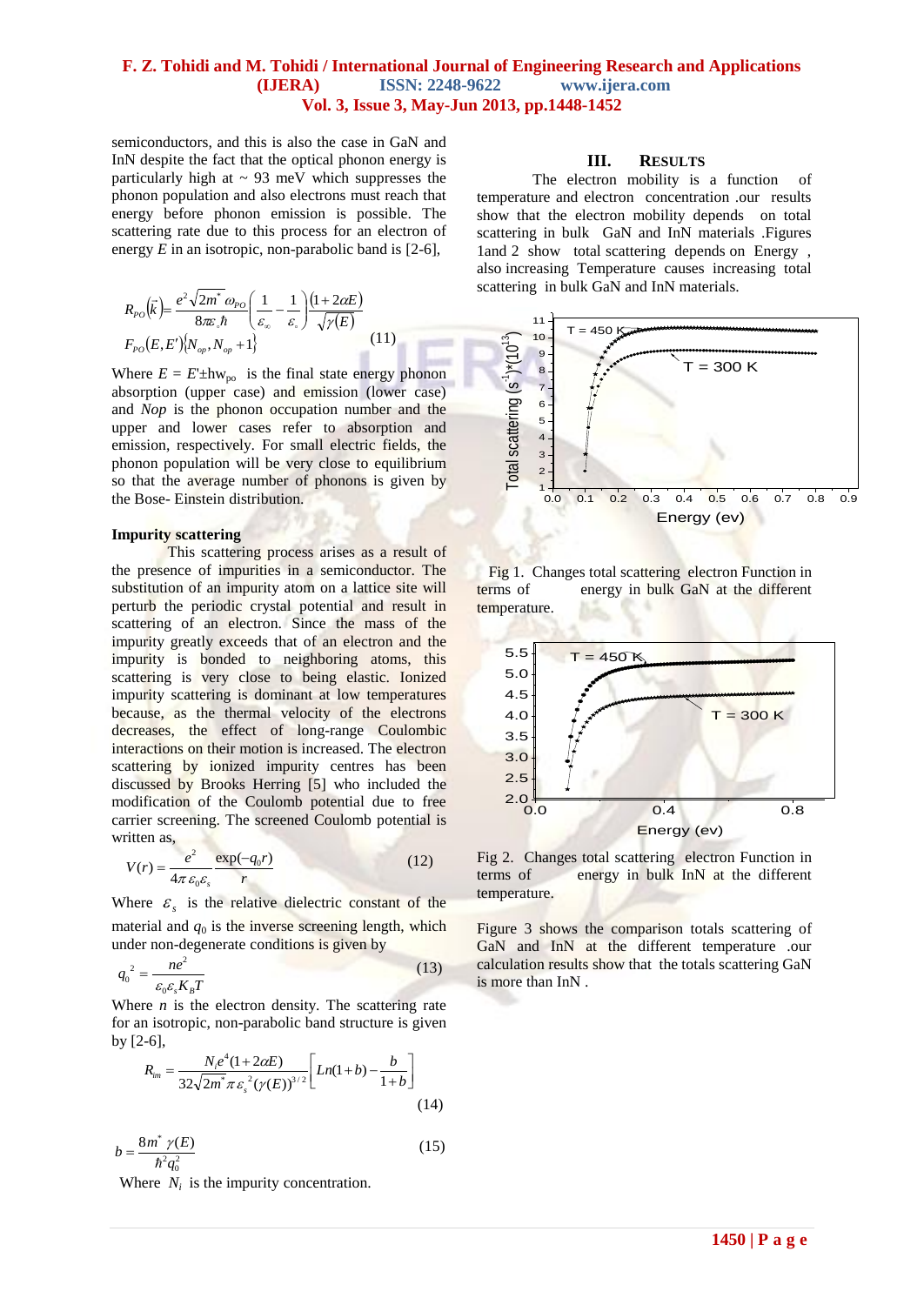

Fig 3. Changes total scattering electron Function in terms of energy in bulk InN and GaN at the different temperature.

Figures 4 and 5 shows the electron mobility depends on the Temperature at the different electron concentration in bulk GaN and InN materials.



Fig 4. Changes the electron mobility Function in terms of temperature in bulk GaN at the different electron concentration.





figures 4 and 5 show that electrons mobility at the definite temperature 300 k for the GaN semiconductors is gained about  $1100 \text{cm}^2 \text{v}^{-1} \text{s}^{-1}$  and for INN about  $4400 \text{ cm}^2 \text{v}^{-1} \text{s}^{-1}$  also electrons mobility decrease quickly by temperature increasing from

100k to 600 k for all the different electron concentrations because temperature increasing causes increase of ponons energy too.so it causes a strong interaction between electrons and these ponons that its result is increase of electrons scattering rate and finally decrease of electrons mobility Figure 6 shows comparison the electron mobility of GaN and InN at the different electron concentration.our calculation results show that the electron mobility InN is more than GaN this

increasing is because of small eff mass.



Fig 6. Changes the electron mobility Function in terms of temperature in bulk GaN and InN at the electron concentration  $10^{16}$  (cm<sup>-3</sup>).

Figures 7 and 8 show the electron mobility depends on the electron concentration at the different Temperature in bulk GaN and InN materials



Fig 7. Changes the electron mobility Function in terms of electron concentration in bulk GaN at the different Temperature.



different Temperature